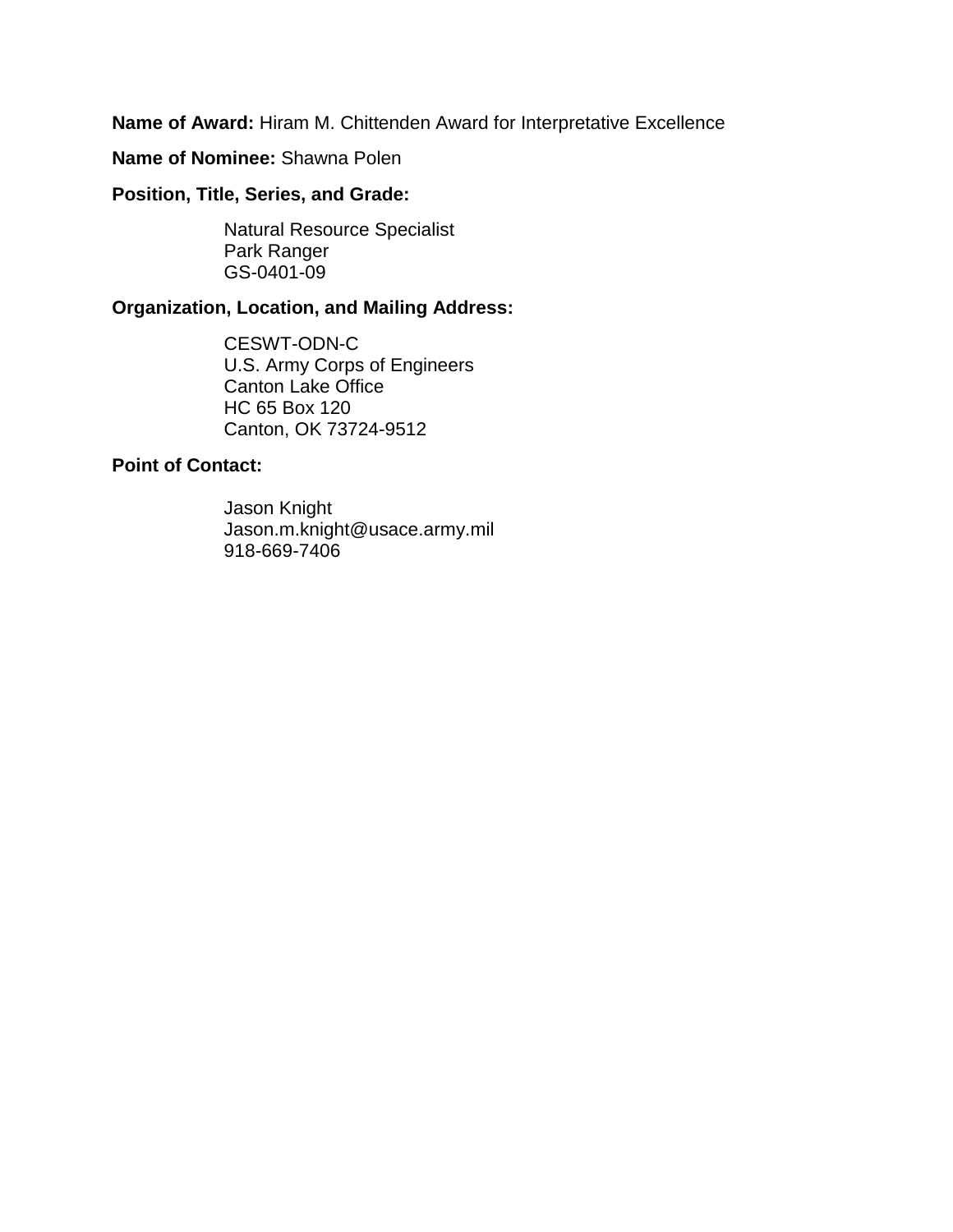## Hiram M. Chittenden Award for Interpretive Excellence Shawna Polen Canton Lake

The Canton Lake office, along with the Tulsa District Office, and the Tulsa District Innovations Team would like to nominate our outstanding Park Ranger Shawna Polen for the 2018 Hiram M. Chittenden Award for Interpretive Excellence. Since Shawna's arrival at Canton Lake she has worked diligently to bring much needed interpretation, innovation, creativity, and teamwork to both Canton Lake Office and the Tulsa District's interpretative outreach program. With limited staffing throughout the district, Canton Lake is no exception with only two park rangers. Along with most of the District, park rangers have very little time and resources to pour into any interpretation outside of water safety. Through her determination and desire to provide interpretive resources to the public, Shawna has been able to continually assist with the interpretation of our Water Safety mission, and has gone above and beyond her normal job duties that include the full range of visitor assistance and natural resource management activities. She has created and presented several custom environmental interpretive programs of her own and worked with local groups and municipalities in order to offer more recreational experiences for Canton Lake's visitors.

In an area of the country where interpretation is found lacking in the Corps, Park Rangers like Shawna are rare. Her ability to interpret on almost any subject to almost any crowd, along with the creativity and effort that she puts into each experience, translates into a very positive experience for our park visitors. With a small visitor center in the Park Office, Shawna has already drafted plans to make the space a more interactive experience. For National Public Lands Day, Shawna capped the night off presenting her own Bat Program that she designed and presented at the Canton Lake

Amphitheater complete with a bat costume she made

herself.



*Ranger Polen presenting her Bat program*

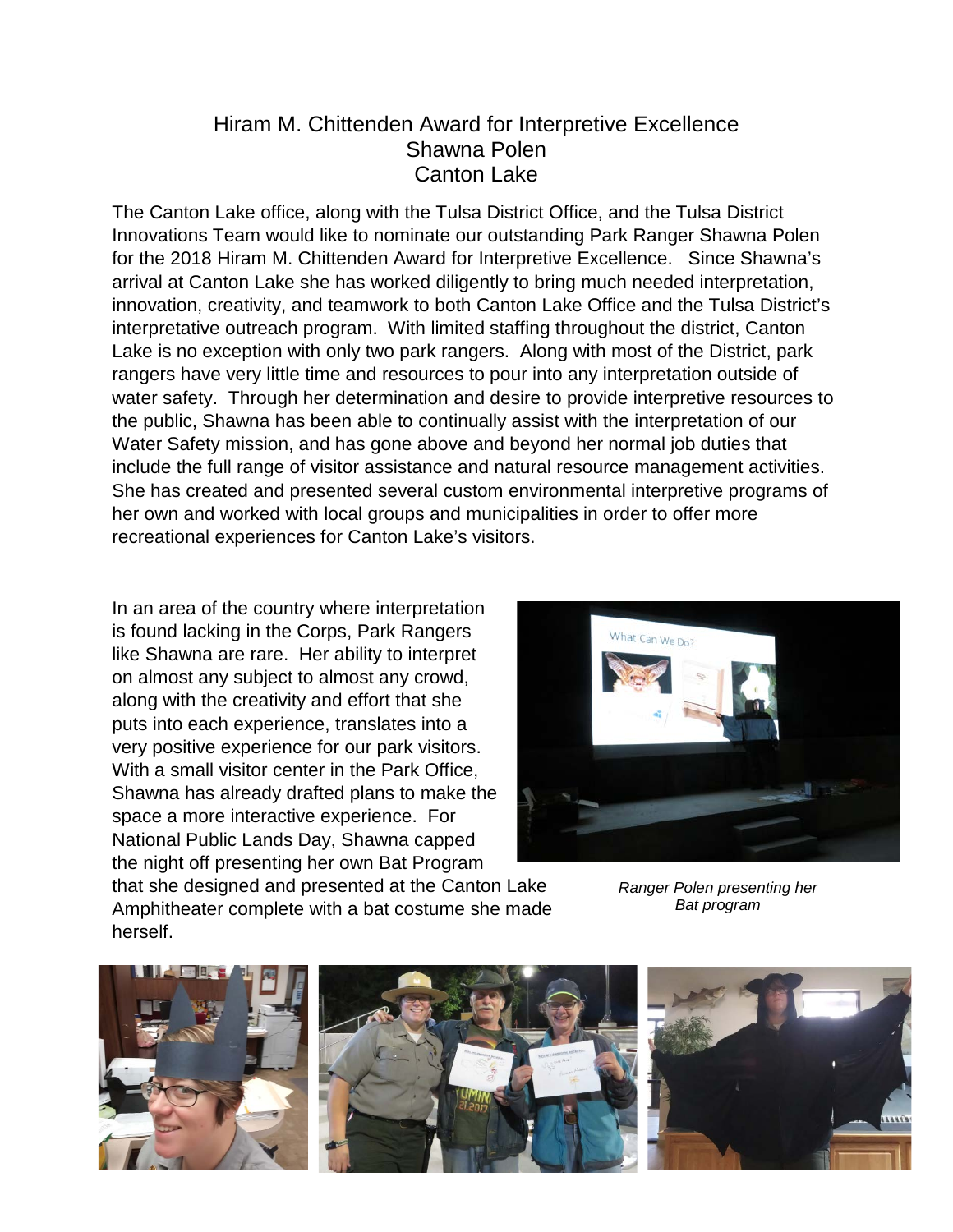Shawna has also invested in events outside the Lake Office including manning water safety booths at large events such as Enid KNID Outdoor Expo, the ODCW Expo, and the Walleye Rodeo which reaches large diverse crowd. She has presented water safety programs to various schools, created a Corps of Engineers Float for the Walleye Rodeo Parade, and wrote numerous newspaper articles for Canton area newspapers focusing on natural resources and water safety.

Among her full range of duties, she also serves as Canton Lake's Volunteer Coordinator. She runs a very successful volunteer program and she is quick to selflessly nominate her awesome volunteers for district and national awards including Volunteer of the Year Award, Enduring Service Award, and the Corps Foundations Volunteer Excellence Coin. Both in 2016 and 2017 her volunteers were selected as runners up to the National Volunteer of the Year award, and received both Division and District Volunteer of the year award honors.



*Ranger Polen presenting award to her volunteers.*

In her visitor assistance duties Shawna noticed a language barrier and a need to bridge that gap. Shawna took it upon herself to create both a video series and field guides for park rangers demonstrating common phrases in Spanish and in Sign Language for Park Rangers to use as a communication tool while providing visitors assistance.

In 2016 the Tulsa District created and established their own Innovations Team. Ranger Polen was selected to be part of this team due to her passion for interpretation, positive attitude, and ability to work as an effective team member. At the very first Innovations Summit, Shawna stepped up and volunteered to present her innovative idea for the Jr. Park Ranger App. The team chose to make her idea one of the three Innovations to work on for the 2016-2017 season. Shawna was named Team Lead for the Jr. Ranger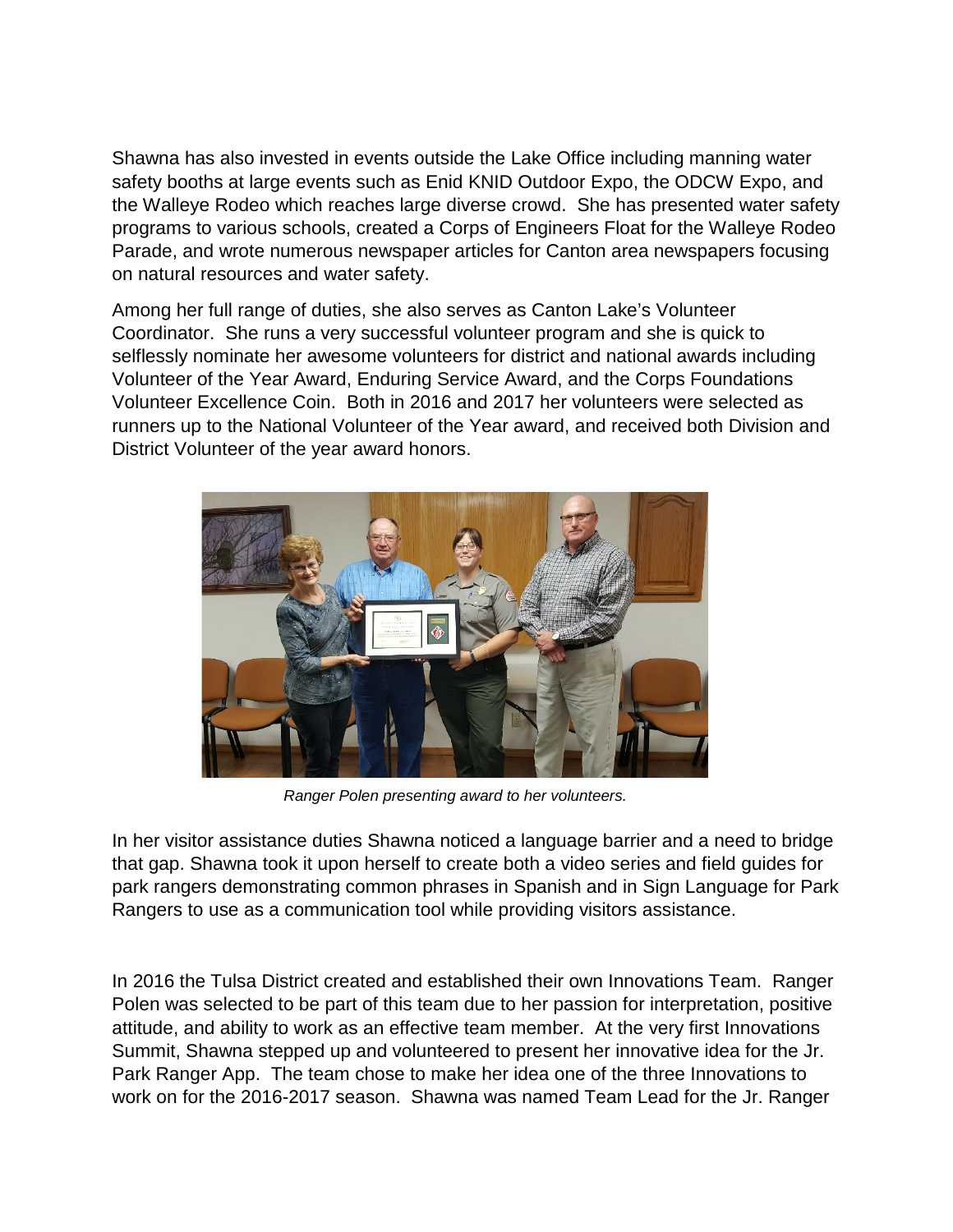App subteam and instantly got to work developing a plan, storyboards, games, and working with teammates to animate characters and artwork. She created "Ranger Eagleton" who would be the new face of the Jr. Ranger App and the new face of Interpretation. With the help of her subteam, Ranger Eagleton has been through many drafts to get to the clean looking character we have today.



*Ranger Polen with SWOSU. Software Engineering Students.*

When faced with new challenges in App development, Shawna did not abandon the innovation nor give up. During the FY 17 season, Shawna was asked to speak at the NRM Rangers Conference on her team's interpretive app. The App along with several buttons featuring "Ranger Eagleton" made with her own resources were very popular among attendees. With all the preparation for the NRM National NRM Workshop as main session speakers, time got away from the team for that season and were not able to launch their Innovations.

The Jr. Ranger App was continued into the FY 18 season when Shawna took it upon herself to look outside for partner help. She contacted Southwestern Oklahoma State University and was able to reach their software engineering professors who needed real life projects for their graduating seniors to work on. From that, a prosperous partnership has grown between the Corps and Southwestern Oklahoma State University. She also reached out to The Corps Foundation for help in finding partners and sponsors to assist in the Jr. Ranger App program to provide the plastic badges to give each child that completes the Canton Lake journey on the App. Due to her tireless efforts, this innovation will give visitors an idea what the park rangers would like to demonstrate to visitors but do not have time, an interactive interpretation of the natural resources around the lake. Her efforts in this are a great example of what can be accomplished through partnerships and will power to provide interpretation to the public. Through these partnerships, neither the District nor the Lake Office has incurred any financial costs for this innovative resource.



 *Ranger Eagleton*